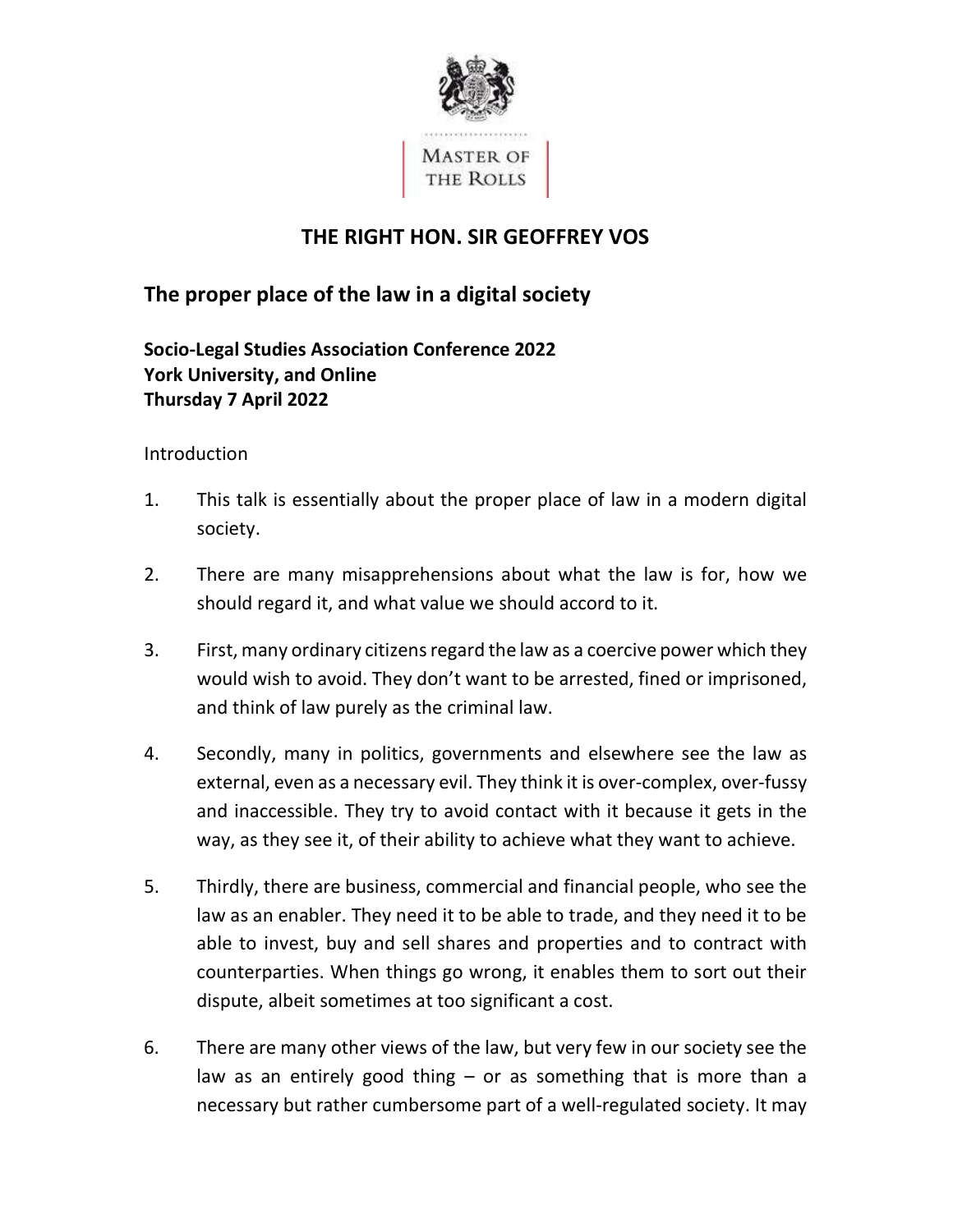be noted, of course, that law plays different types of role in different types of society; in less democratic societies in particular. But even there, it is probably still regarded with a variety of views by those within those societies.

- 7. My thesis this afternoon is that law is actually rather more important, more essential, and even perhaps more 'lovable' than most people think. I use that word in the sense that it needs to be embraced by society to provide all the benefits of which it is capable. Our law after all actually reflects our society. It is the glue that holds us all together and makes us what we are, and it is a tool that offers even more to a digital society than to anything that has gone before. This is something that needs much more explanation at school and university, not to those studying law, but to those who are not studying, and will never study, law
- 8. Let me explain.

#### What is law?

- 9. First, what is law? Law is itself far from binary. There are probably well over 200 separate and different municipal legal systems in the world today, each with different conventional and legislative foundations. Many are code-based civil law systems, others are traditional common law systems, and yet more are a cross between the two.
- 10. The irony is that, despite the fact that we have so many municipal legal systems operating in different states around the world, it is not always those many municipal systems that are the most important ones. The relations between states are not governed by municipal laws at all, but by what we call international law, which is sometimes said not to be law at all. Large groupings of states like the EU and the USA have created very significant European Union and federal laws, which are probably far more much of people's lives is affected if not governed by large international corporations who operate across state boundaries, and generally choose what legal systems should govern their relations both with other businesses and with consumers. In practice, they generally choose from significant to ordinary people's lives than the internal state laws. And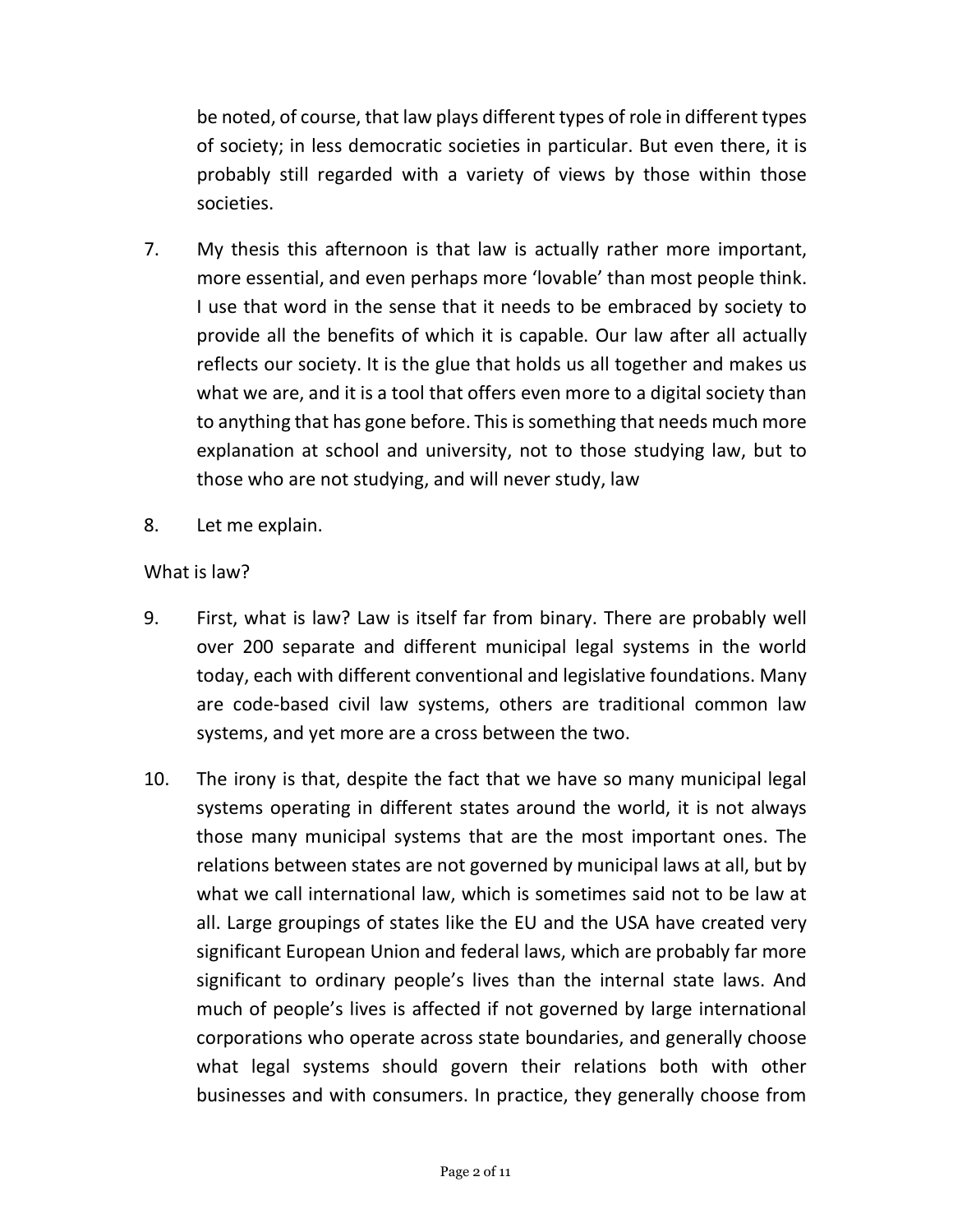very few of the many municipal laws and legal systems. That means that those laws and legal systems that are most attractive to and most popular with big business tend to have far more influence that than those that are not. One might pick out PRC law, New York law, English law, Singapore law and in recent times Dubai law as examples.

 11. Common law systems tend to be more attractive to business in general and international business in particular, because they provide a set of rules that are certain and consistent, but yet flexible enough to be adapted to novel situations thrown up by developments in society and in technology. It is their adaptability to new technological situations that is most important for the purposes of this talk. I shall return to that theme.

#### Law as a tool for regulation

- 12. The second aspect of law that is critically important to its success is its use as a tool for regulation. I use the term "regulation" in its broadest sense. Regulation in federal states tends to be imposed by federal as opposed to state law.
- 13. Regulation derives its authority from law, and is crucial to the stability of markets and society. Regulation of energy prices is something topical right now. Without it, economies would quickly destabilise.
- 14. Law also underlies the regulation of financial markets, banking, competition and trading in commodities. We can see what happens in such international borderless markets without regulation when we look at the vast unregulated trading in Bitcoin and other crypto coins and tokens and in decentralised finance. The size of these markets is now, according to President Biden, some 3 trillion dollars, and the markets are driven by the desire for disintermediation, something that sounds wonderful, but is far less easy to achieve and perhaps less beneficial than many, until recently, thought.
- 15. We are already seeing a transformation in the digital space. As more and more mainstream investors and businesses start to adopt digital technologies, specifically smart contracts, cryptoassets and the blockchain, there is a need for effective and agile national and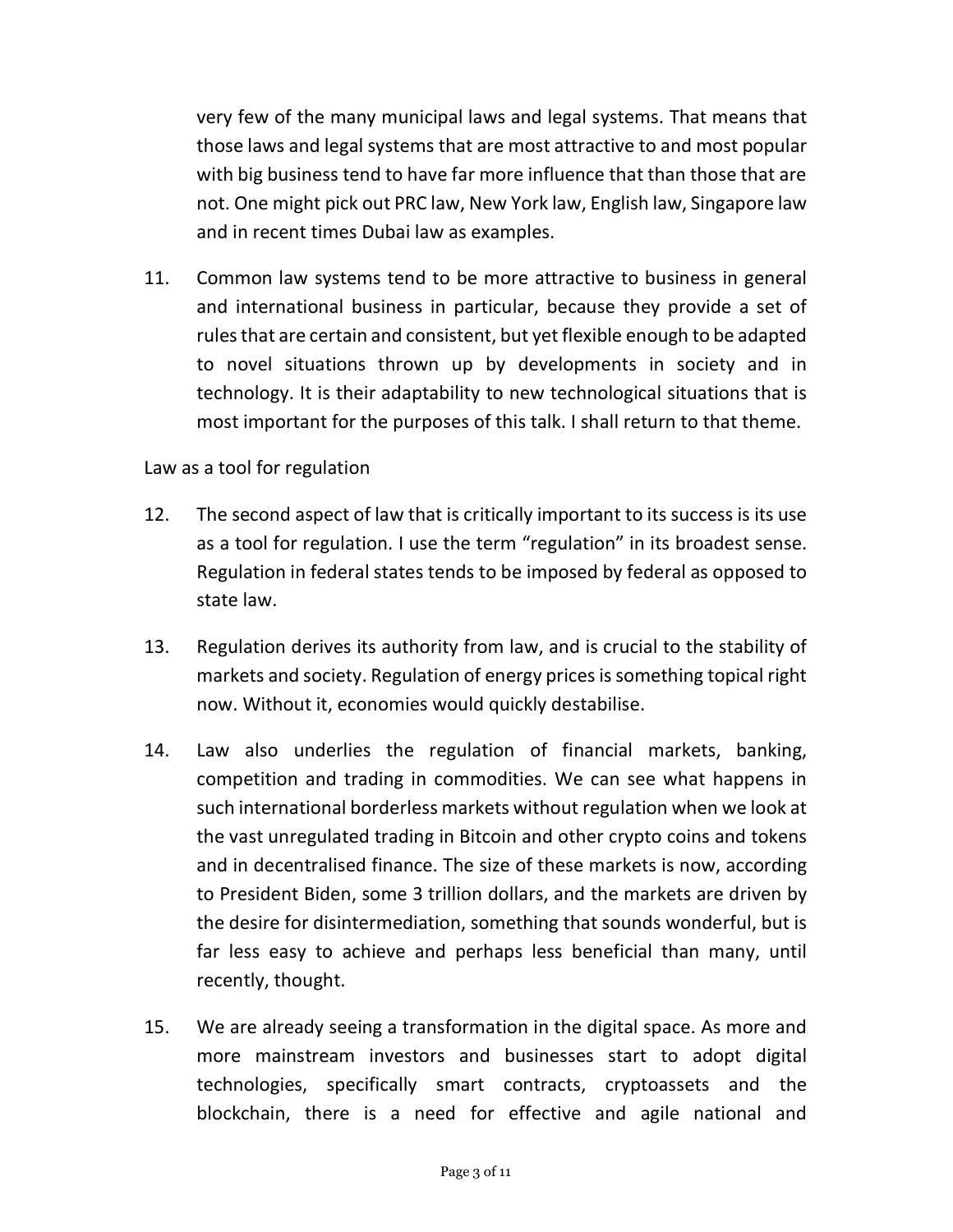international regulation. The unregulated digital sector is gradually being brought within a regulatory environment. But the way in which that transformation is taking place is essential to my theme today. The point is that many of those who invest in cryptoassets and de-fi are in fact the same people who work and operate in mainstream society. They want to invest in regulated assets that provide security and the availability of legal redress for misconduct. They even, in most cases, want to pay taxes if they are due.

The rule of law as the foundation of society's values and access to justice

- 16. The third piece in the jigsaw is perhaps even more fundamental. Law is important because it is the foundation of democratic society and the rule of law itself. Lord Bingham identified the main features of the rule of law, several of which I have already mentioned in a different context: The need for the law to be clear, predictable and intelligible; rights being determined by law rather than discretion; laws applying equally to all; public officials acting intra vires; the protection of human rights; the state providing effective and fair dispute resolution; and the state adhering to international law.
- 17. The rule of law is one of the most misunderstood concepts. Not only do politicians often fail to understand its ramifications, but even some lawyers confuse rule by law with the rule of law. The rule of law is not about how many people are prosecuted or how law-abiding citizens may or may not be. It is about the power of the state being regulated by a legal system to which every citizen has access.
- 18. People generally do not see the rule of law as the cornerstone of a democratic society, which is what it actually is. They perhaps do not need to understand. But we certainly do.
- 19. The rule of law is important because, if you have it, ordinary people have confidence that they will be fairly treated. Ordinary people will have treat them fairly; and the police, the local authority, the courts, big business, Amazon, Google and everyone else will treat them fairly. confidence that the government will treat them fairly; their employers will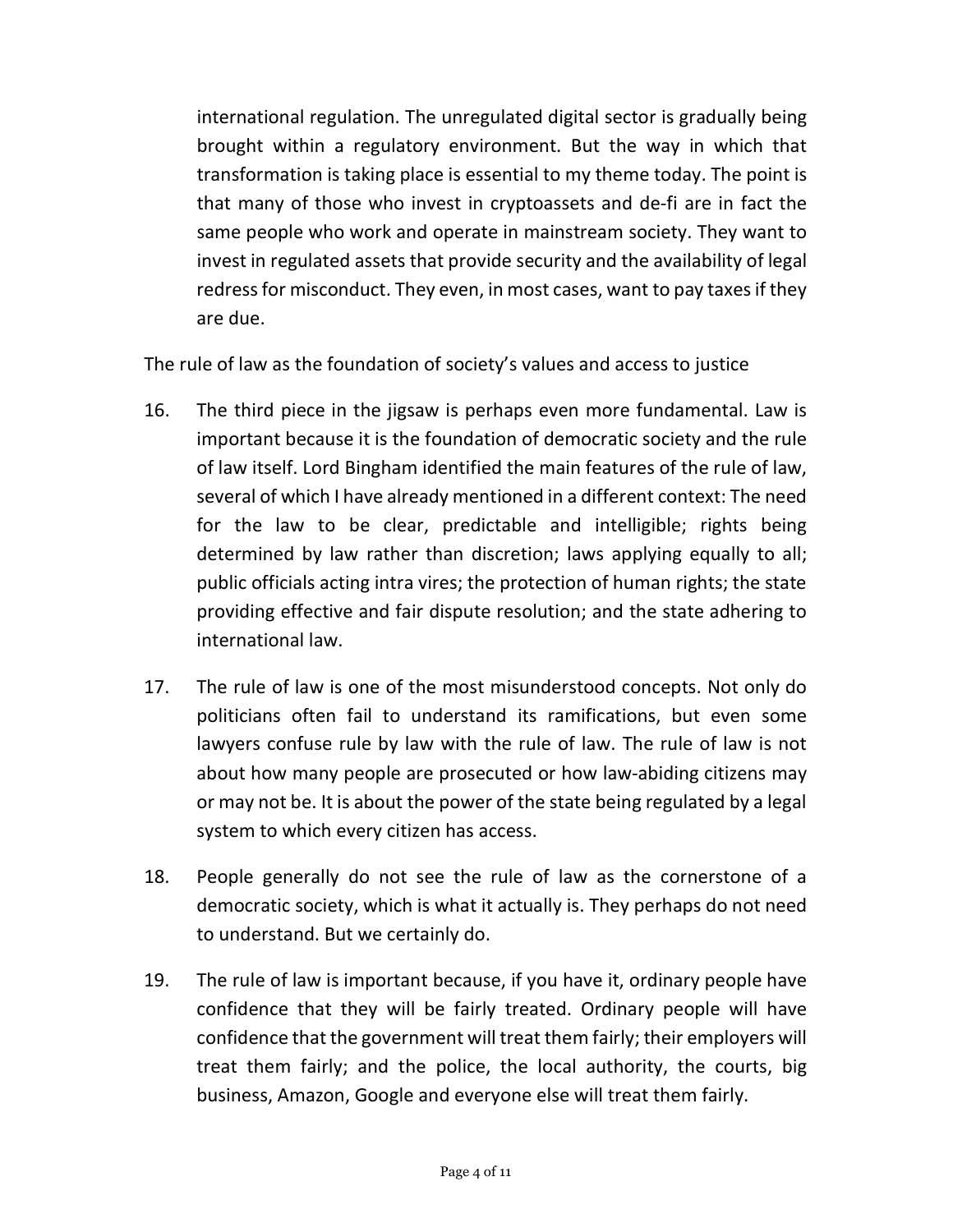- 20. That public confidence is central to a successful society. Without it, people live either in fear or, at least, without the necessary motivation to be economically and socially productive.
- 21. In a digitised international society, the rule of law becomes even more significant. Again, I will return to the relevance that it has in that context.

### Law in an international society

- 22. I have already touched on international law more than once. But here I am talking about how law affects the cross-border world in which we now operate. Multinational corporations like Facebook, Apple, Netflix, and Google/Alphabet – are highly significant because they provide a large proportion of the world's population with access to the internet, to consumer goods, to smart devices, entertainment and social media. In doing so, these corporations reach into the social fabric of all of our lives. It is axiomatic that they cannot operate unlawfully and in an unregulated environment. Yet, many think that, in some senses, they do. Their liability to tax is dictated by the efficacy of national revenue systems in an internationalised world. Their accountability to state governments may be thought, in some ways, to have been compromised. And yet their influence on a large percentage of the world's populations is huge.
- 23. But law in an international society is not only about multinational corporations. It is also about cross border technologies that do not easily lend themselves to governance by any specific municipal system of law. In a world of artificial intelligence, the blockchain and the internet of things, data about every citizen of every country is far more easily gathered and utilised. The regulation and legal foundation of this global environment is more problematic than many might have imagined a few years ago.

Law in a digital society

- 24. With that introduction, one might ask whether we can any longer ignore or fail to embrace the legal foundation of our societies.
- 25. The digital society of which I am talking is an environment in which the internet and the data that it creates continue to grow exponentially. It is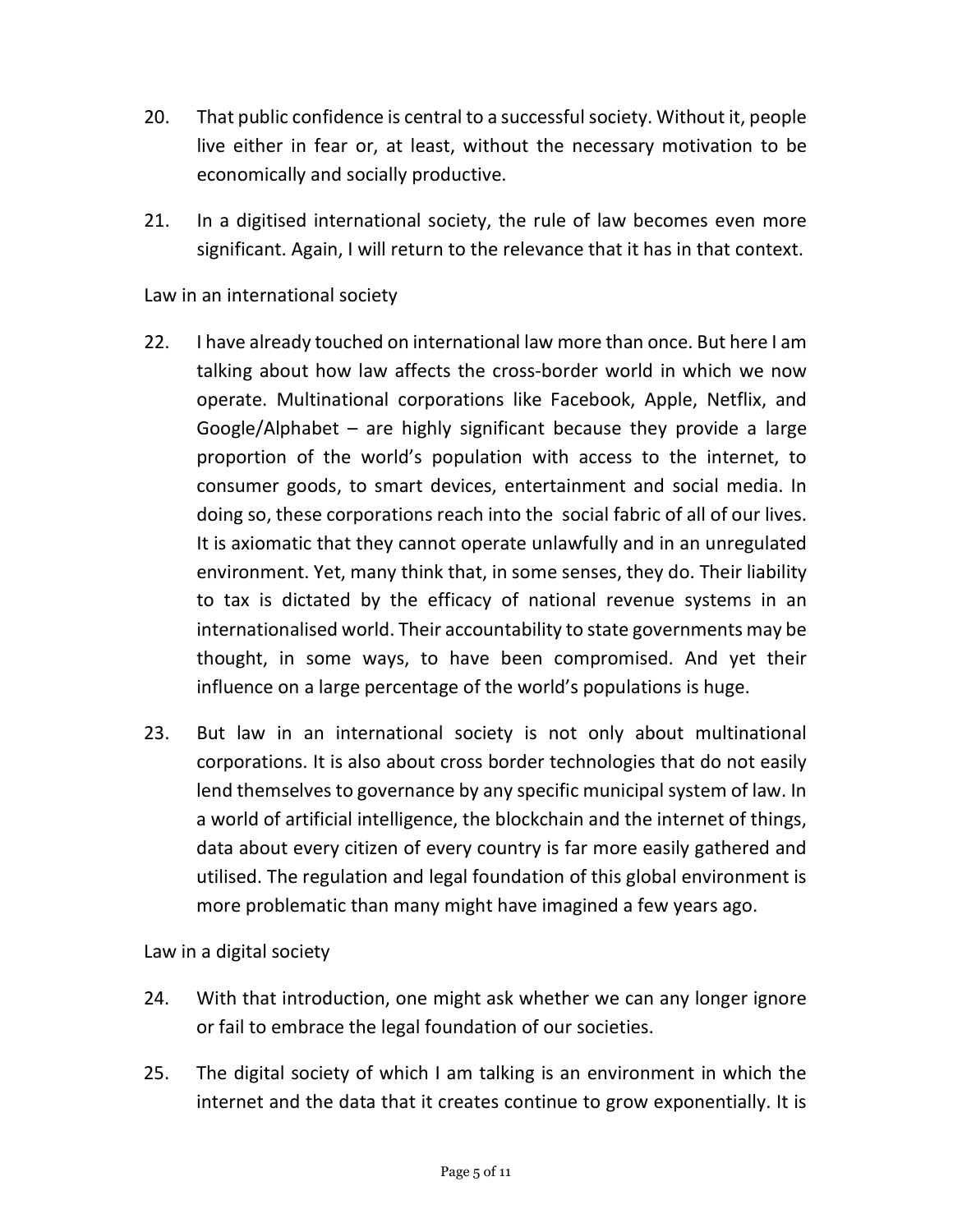an environment in which we will see the ubiquitous use of smart machine- readable documentation in place of analogue programmes such as PDF and Word. It is a world of smart legal contracts recorded on-chain and central bank digital currencies and stable coins increasing both the number and the speed of transactions globally. It is a world in which everything that every consumer and every business does will be recorded immutably and eternally on the blockchain. And, of course, our lives will be increasingly dominated by the use of artificial intelligence. It will be a data driven international society.

- 26. In this environment, the law will play an even more fundamental part than it did before there were some 4.6 billion internet users in the world, as there are today (almost 60% of the world's population).
- 27. As I said, there is now a move from unregulated to regulated digital activity. Bitcoin has become larger and more popular than anyone expected, but in the longer term, its inevitable volatility and instability is going to put off many, if not the majority, of the world's investors and businesses. Regulated use of smart contacts and blockchain technologies will take off as soon as central bank digital currencies, stable coins, smart documentation, and electronic transferrable documentation themselves become ubiquitous as they inevitably will.
- 28. As examples, Bitcoin and investment may sound a long way from the real lives of ordinary people. But the shift to new technology, especially blockchain, will be apparent sooner than you may think in many, if not most, fields of human endeavour. It will affect how wages are received and taxes paid, how workers rights are protected, how food is supplied and how property is owned and transferred.
- 29. The question is how this regulation will function in the fragmented legal world about which I have spoken. I have worked hard through the UK Jurisdiction Taskforce to prepare English law, at least, for these developments. We published in November 2019 a Legal Statement on the status of Cryptoassets and Smart Contracts under English law, which has received judicial approval in various jurisdictions. It makes clear that cryptoassets are properly to be regarded as property in English law, and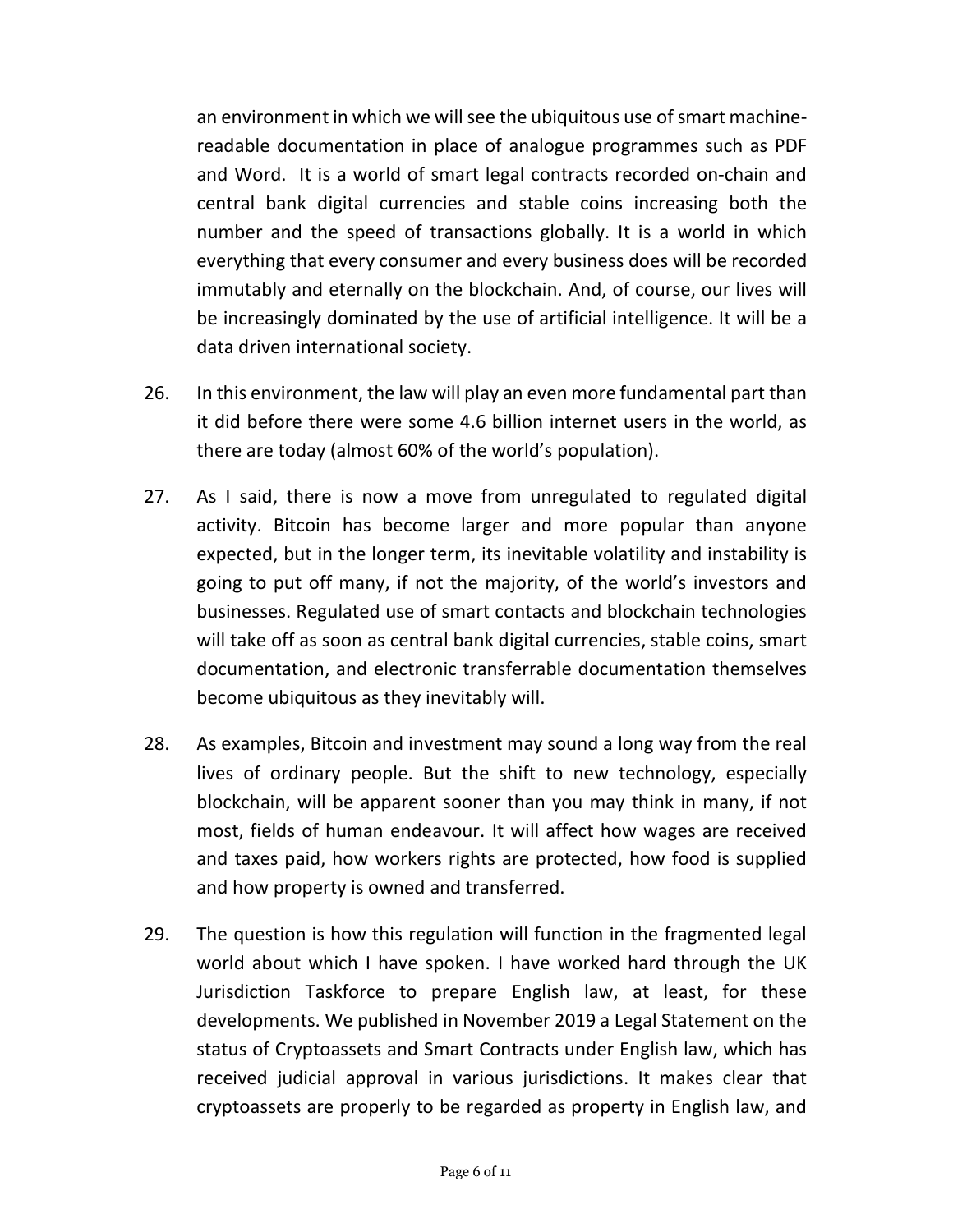that smart legal contracts are indeed legally binding contracts in English law. In April 2021, the UKJT published its Digital Dispute Resolution Rules intended for on-chain digital relationships and smart contracts. The rules provide for arbitral or expert dispute resolution under English law in very short periods for digital and blockchain disputes; they allow arbitrators or experts to implement decisions directly on-chain using a private key, and for the optional anonymity of the parties. In February 2022, the UKJT published its Smarter Contracts Report that explains how smarter contracts and blockchain technology are currently being used.

- 30. It is perhaps worth pausing for a moment to explain the reason why I have been so keen to lead the UKJT in the context of Lawtech UK. It is because, as I see it, a legal foundation to the rapidly accelerating digital world is not only desirable and inevitable, but provides an important opportunity for the UK economy.
- 31. All that I have said thus far may be important, but it does not explain exactly how the law can move in a digital environment from necessary evil to valued infrastructure.
- 32. It is necessary in the first instance to stand back. In my lifetime, the way people live their lives has changed beyond recognition. The internet, global corporations and social media do not provide services that are any longer luxuries or optional extras. Their value and the effect that losing these things has on world populations has become all too clear during the tragic events in Ukraine and Russia in the last few weeks. The 4.6 billion people I have already mentioned actually need access to a digital environment. It is not, as I say, an optional luxury. As consumer transactions for example for the supply of energy and telecoms are recorded on-chain, and as banking and financial services travel in the same direction, the people I have mentioned will also need stable and reliable access to blockchain technologies.
- 33. Stability in access to digital technologies, just like stability in the value of cryptoassets, can only be provided by legal infrastructure, allowing for the speedy resolution of digital disputes fairly at proportionate cost, access to justice and a level playing field. As I have said, law is undervalued because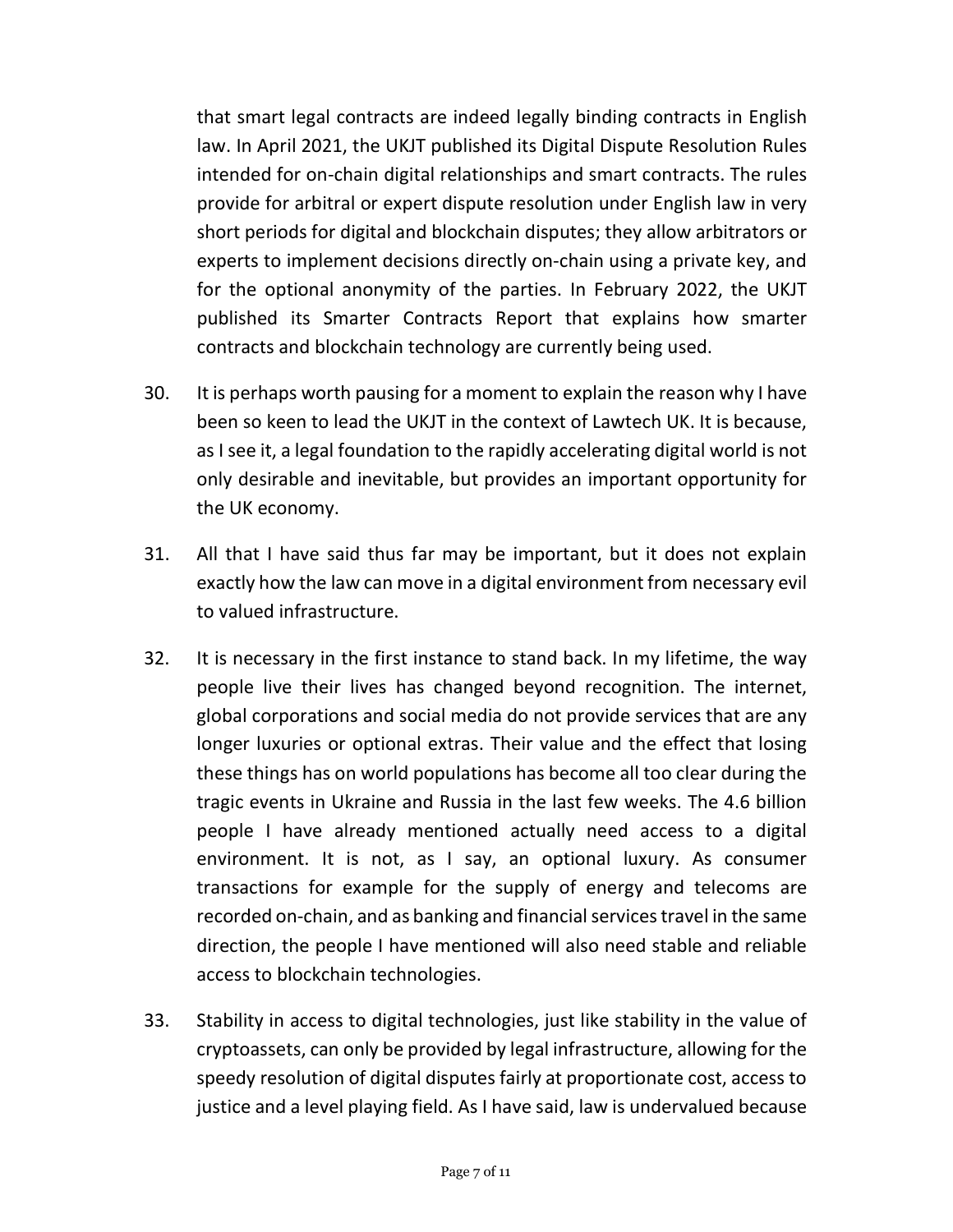there is a failure to understand what it is for. It is obviously valuable in the prevention and prosecution of crime, but it is less obvious that it is required to regulate the environment in which 4.6 billion consumers and millions of national and international business, SMEs and micro-businesses operate.

- 34. In my view, the digital revolution, if I can call it that without being accused of over-dramatisation, will focus debate on the legal foundation for the technologies on which all our lives already depend, and will come even more to depend. It is most likely that the range of municipal laws that are candidates for the role I am talking about will narrow. I have mentioned some already. One law will obviously not govern everything. But everything must actually be governed by law.
- 35. In the EU and the USA, different laws already govern private transactions and regulation as I have already mentioned. EU law and federal law governs competition and market regulation, whilst national laws and state laws govern private law transactions, whether by choices of law and jurisdiction being made or otherwise.
- 36. There are, therefore, good reasons for legal and regulatory infrastructure, such as financial stability, access to justice and service reliability. It is also necessary that the legal systems themselves are dependable and fit for purpose. That is why I always come back, in these discussions, to the value of English law. A recent report by the economic consultancy, Oxera, for Legal UK explained that English law governs trading in €600 trillion of OTC derivatives annually, in €11.6 trillion in metals trading, in £250 billion in M&A deals, and in £80 billion in insurance contracts every year – just giving a few examples. It is important that English lawyers and our government understands that English law can also provide the legal infrastructure for the new digital technologies that I have been talking about. It has the necessary stability, flexibility and certainty. And more important than any of that, English law enjoys international confidence.
- 37. There is a further point here about the rule of law. What one might regard as 'compliance' with the rule of law is obviously state specific. Consumers and businesses can only vindicate legal rights under their local municipal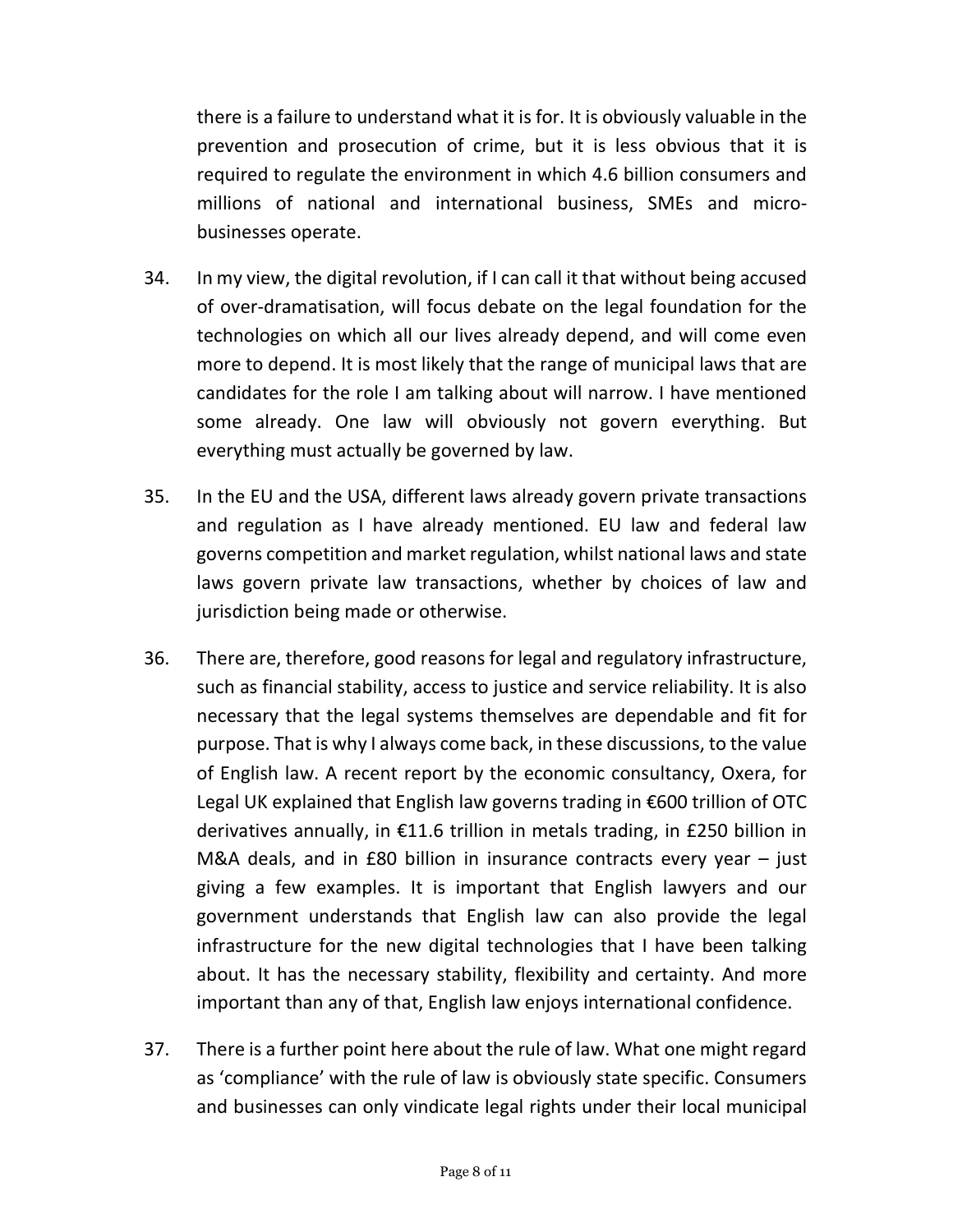laws. If the court system is not fair or not available, the value of that legal system is significantly reduced, however excellent that system of law might objectively be. The reason English law is so valuable is precisely because the system is accessible, is applied fairly and does, therefore, attract the confidence of national and international consumers and business.

- 38. In a ground-breaking keynote speech last Monday 4 April 2022, John Glen MP, Economic Secretary to the Treasury, said some very important things in this connection to the Innovate Finance Global Summit during Fintech Week 2022. He said that "[i]f crypto-technologies are going to be a big part of the future, then … the UK [wants] to be in, and in on the ground floor". He said that "if we commit now… if we act now… we can lead the way", and he said that the Treasury's response to its consultation on stablecoin confirmed that legislation will "bring certain stablecoins into our payments framework … creating the conditions for stablecoin issuers and service providers to operate and grow in the UK". The Government will also be looking, said Mr Glen, at "regulating a broader set of crypto activities including trading of tokens like Bitcoin … and we will consult on a world-leading regime for the rest of the crypto-market too … a regime that will facilitate safe and sustainable, and … rapid, innovation".
- 39. More importantly than any of that, Mr Glen referred to the legal landscape explaining that it will be crucial. He said that: "English law and our world- leading legal services and courts are already a huge asset, and can play a big part in making the UK an attractive hub for all things digital and for new technologies more generally". He referred specifically to the work of the UKJT and the Law Commission, concluding that he was "asking [the Law Commission] to undertake a new project ... to consider the legal status of Decentralised Autonomous Organisations" and that "English law can and should provide the legal foundation for the use of these borderless technologies".
- 40. To return then to my thesis, anyone looking at the trajectory of change in consumer and business technologies will be able to see how vital the legal infrastructure will be. It is, as I started off by suggesting, the glue that will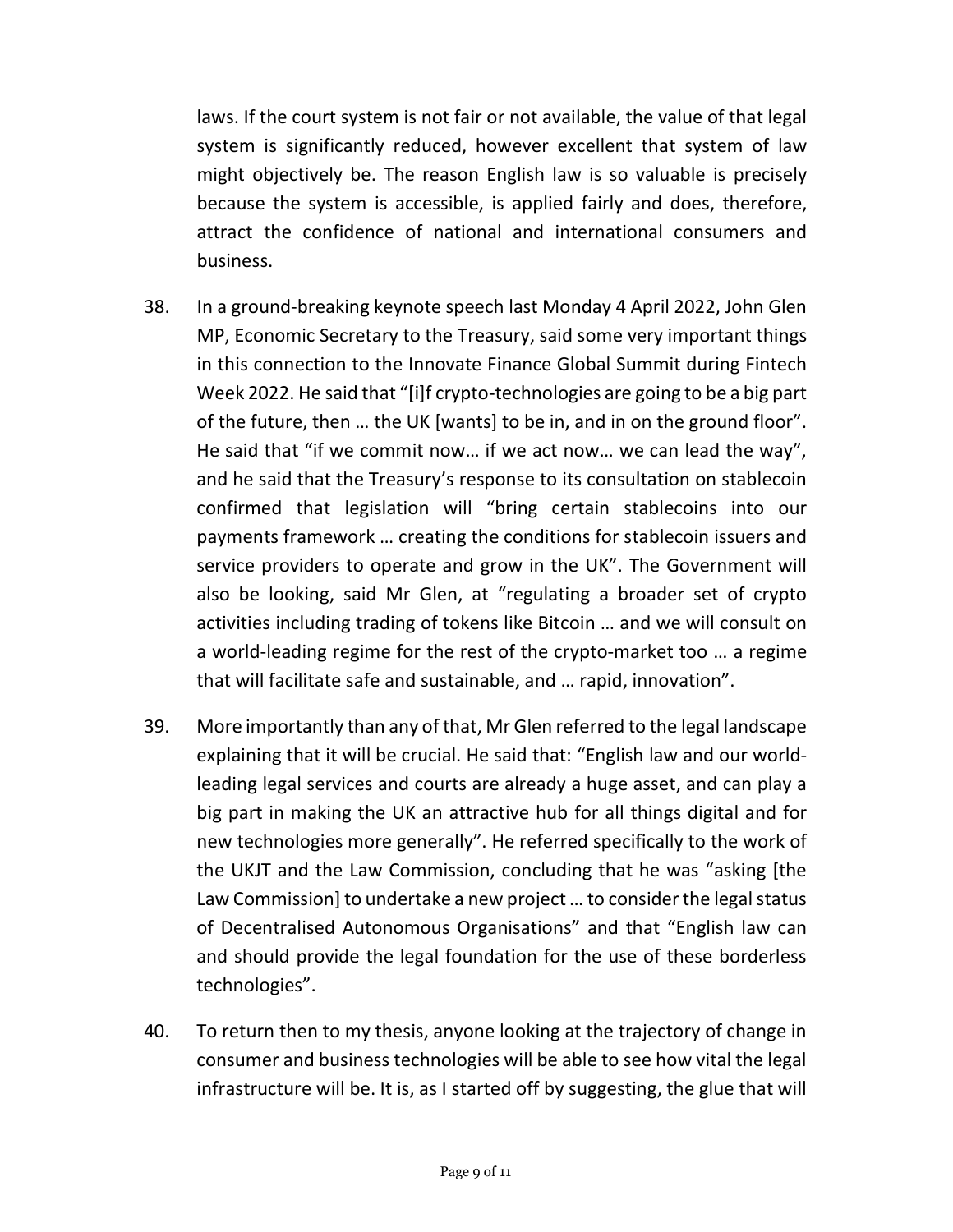hold the international consumer and business world together in our new environment. Lawyers need to explain to the world how critical that glue will be to protecting real people when they are increasingly dependent upon digital systems and data recorded on-chain.

41. The reality is that such digital systems will be governed by law in one form or another, whether English law or other laws, or no law at all. The risks of the latter solution are huge. As the size of the existing unregulated defi market already shows, that possibility does not sufficiently alarm large numbers of individuals around the world. It should do, and lawyers and others need to make the case more strongly than they have so far.

#### **Conclusions**

- 42. I will conclude by trying to draw some of the threads together.
- 43. The things that are important to people have changed dramatically in less than two generations. Moreover, the connections between life in different states and different countries are much closer than they were even 20 years ago. The legal community has not been as good an advocate for itself as it could have been. It failed to explain, or perhaps to convince a large enough proportion of the population, why law was important in an analogue world.
- 44. For the reasons I have been trying to explain, it will be even more important in the developing digital age for the legal community to explain why law is so critical to the success of societies of the future. The massive increase in data and connectivity will make it imperative that the law underpins the technological edifice on which everyone will depend. I have not mentioned either hacking or cyber-crime, but both obviously pose huge risks to our digital futures. I always argue that we should not halt digital development because of our fear of cyber-crime. Instead, we should make sure that we make cyber-security our highest development priority.
- 45. Nonetheless, cyber-security, alongside the need for financial and platform stability provide excellent reasons why the law will be far more important in the digital world.